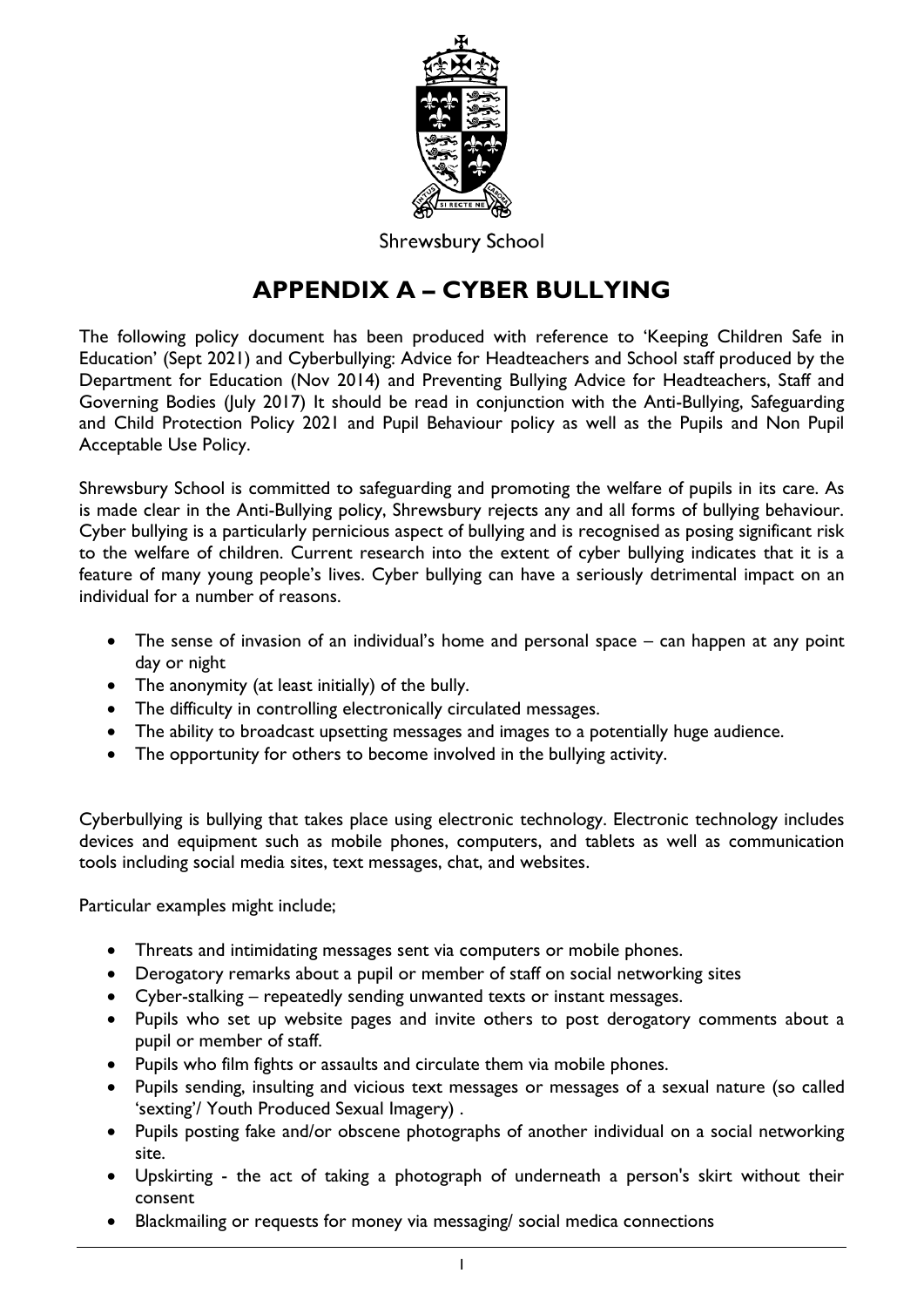As with other forms of bullying, some cyber bullying is clearly deliberate and aggressive. However, it is important to recognise that other incidents can be 'unintentional' and the result of a lack of thought and poor judgment regarding the consequences of their actions. What may be sent as a joke may not be received as one, and indeed the distance that technology allows in communication means the sender may not see the impact of the message on the receiver. There is also less opportunity for either party to resolve any misunderstanding directly or to feel empathy. Here at Shrewsbury, we are committed to raising the awareness of all members of the school community to the dangers associated with cyber bullying. Pupils are reminded of the fact that such activity can have severe and distressing consequences and that any form of participation will not be tolerated.

# **Prevention and Recording**

As with all aspects of pastoral care, education lies at the heart of our approach. Issues associated with the appropriate use of TECHNOLOGY are discussed both inside and outside the classroom. All junior pupils follow a structured programme of TECHNOLOGY in the embedded curriculum. This work includes emphasis on the appropriate and responsible use of technology. In addition to this, important and pertinent issues are raised in PSD and within the tutorial programme. Pupils are reminded of the need to think carefully about what private information they may have in the public domain. Occasional year group Assemblies may also be used as well as external specialists in the area of 'e-safety' and safeguarding.

In all of the above, pupils are reminded of the positive role of TECHNOLOGY and its clear benefits to everyday life. However, its intrinsic nature requires a significant degree of personal responsibility and accountability.

It should be understood by all pupils that:

- Bullying behaviour of any description is unacceptable and will not be tolerated.
- The school reserves the right to monitor pupils' use of the internet on a routine basis and to examine mobile phones where there is reason to suspect abuse.
- Pupils will be held personally responsible for all material they have placed on a website and for all material that appears on a website of which they are the account holder.
- Children can abuse other children. This is generally referred to as peer on peer abuse and can take many forms. This can include cyberbullying/ inappropriate online behaviours towards others including attacking protected characteristics.

Where incidents of cyber bullying do occur they are monitored and recorded in the same way as all other forms of bullying.

# **Active management of hardware, software and connectivity**

Devices are removed from  $3<sup>rd</sup>$ ,  $4<sup>th</sup>$  and  $5<sup>th</sup>$  form boarders at bedtimes and kept in HSM possession to give younger pupils a technology break. Pupils in other years may have devices removed for periods of time if they are in breach of the pupil AUP. Wifi access is turned off after year group's bedtimes and certain apps are not available through the school network. Most social media apps are not supported by the school network e.g. Snapchat, others have time restrictions for access. Pupils need to use 3 or 4G to access apps not deemed appropriate by the school which we hope sends a strong message and asks the pupils to think twice about why we don't support them. The DSL is sent a daily firewall report to monitor those sites/ apps that pupils have attempted to access through our school network which have been denied. These are followed up with HSM, tutors and the pupil in question.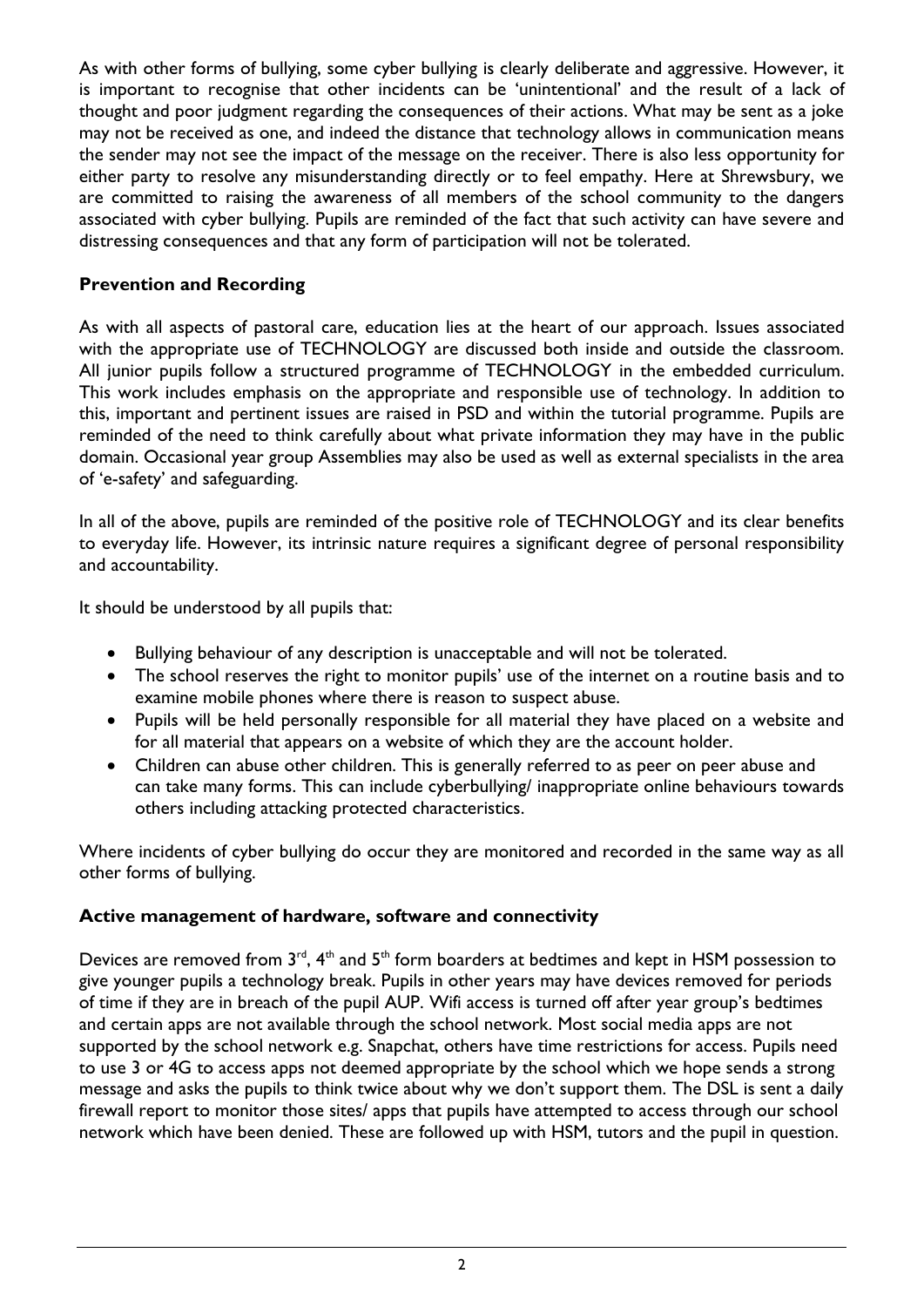## **Responding to cyber bullying**

The guiding principles and practices outlined in the school's 'Anti-Bullying Policy' will underpin our approach when responding to any and all forms of bullying. However, the invasiveness of cyber bullying and the size of the audience can be important factors when considering the school's response to such activity. The very nature of cyber bullying can also yield a clear trail of evidence that other forms of bullying do not. In addition to text messages or emails that may be retained by the individual, mobile phone companies, internet service providers and social network sites can also provide supporting material and evidence.

#### **Sanctions**

Once the person responsible has been identified, steps are taken to ensure they understand and appreciate the impact of their actions. This is particularly important when dealing with examples of cyber bullying, as the bully may not witness directly the effect their behaviour has had on the individual. Pupils are also reminded that misconduct of this kind outside school will be subject to school discipline if the welfare of other pupils or the culture or reputation of the school are placed at risk.

Misuse of TECHNOLOGY is subject to the school's disciplinary procedures. Sanctions may include confiscation of mobile phones or restrictions on the use of the internet. In serious cases the Headmaster may consider suspension or indeed permanent exclusion.

Where there are concerns that a criminal act has been committed or that a pupil has been subject to child abuse, the matter may need to be referred to the police and / or children's services.

#### **Involvement of parents and guardians**

Shrewsbury seeks to work closely with parents and guardians in promoting a culture of e-safety. The school will always contact parents if it has any concerns about pupils' behaviour in this area and likewise it hopes that parents will feel able to share any concerns with the school. The school recognises that not all parents and guardians may feel up to date with teenage use of MCD. The school therefore arranges parental events when an outside specialist advises about the potential hazards and the practical steps that parents can take to minimise the potential dangers to their sons and daughters without curbing their natural enthusiasm and curiosity. This is typically offered to new  $3<sup>rd</sup>$  form parents in March when they attend  $3<sup>rd</sup>$  form parents meeting. We will usually publish PowerPoint slides or video content of outside speakers on the parent portal to disseminate information to those not able to make it in person.

## **School Staff**

The School recognises the fast moving world of technology and invites all staff to attend the annual parental event which aims to update on latest fads and dangers. Further Inset is provided to all as part of whole staff training, with a focus on those working in boarding houses (HSM and matrons) for annual updates. School staff are trained under child protection and safeguarding guidelines to support and report any disclosures of cyberbullying to the HSM or DSL.

## **Legality**

There are criminal laws that can apply in terms of harassment, threatening and menacing communications. Shrewsbury School will contact the police if there is evidence to suggest the law